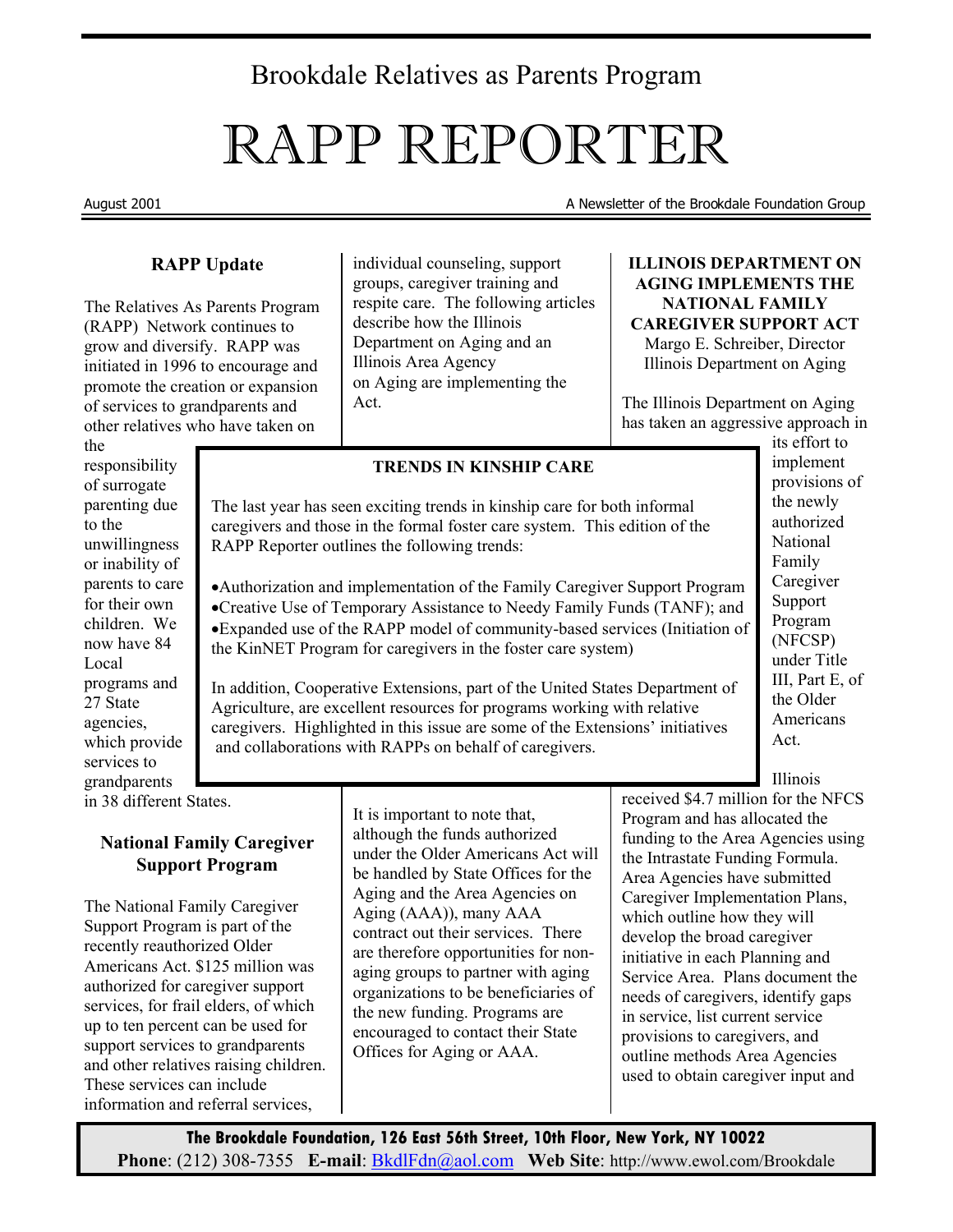services to be funded by the Area Agencies.

Prior to the submission of these plans, public hearings were held within each of the 13 service areas of the state to assist in the development of the caregiving plans.

The Department also held a successful two day planning meeting with the Area Agencies and 20 provider agencies in January to assess needs and gain input regarding gaps in service. Caregiver organizations were asked to rank allowable services listed in the Act and provide recommendations regarding the definition of "supplemental services" in a statewide survey. Area Agencies incorporated the caregiver initiative into the Area Plans for FY2001.

9 out of 13 Area Agencies submitted plans for utilizing funds for kinship caregivers. Submissions indicate that a minimum of \$128,516 or 5.8% will be allocated to support services for grandparents raising grandchildren in FY01 from responding Area Agencies.

Service categories that will be funded in FY01 are: Information and Assistance; Outreach; Case Management; Counseling; Support Groups; Training; Respite; Gap Filling Services; and Legal Services. The Department has also established an internal Steering Committee responsible for developing a plan for activities over the next two years. The Department will promote Family Caregiving in all program areas and concentrate on developing a visible, identifiable network so caregivers know where to turn when they need help.

Action steps include the development of a caregiver guide/manual, brochures, posters and public service announcements highlighting family caregiving; training for provider staff; establishing support groups for grandparents raising grandchildren; state promotion of caregiver fairs and the establishment of a statewide advisory committee.

For further information, contact Jan Costello, Communications Director at (217) 785-9020.

## **GRANDPARENTS RAISING GRANDCHILDREN: TITLE III-E SERVICES TO CAREGIVERS IN PEORIA,**

**Illinois**  Joanne Thomas Executive Director Central Illinois Agency on Aging

Over the past five years, Central Illinois Agency on Aging, in Peoria, Illinois has sponsored intergenerational services, particularly to grandparents raising grandchildren and other relatives as parents, using a combination of resources including support from the Brookdale Foundation of New York, the Illinois Department on Aging, and Bradley University as major contributors. Because many of these caregivers have multiple, intergenerational caregiving roles, the services have addressed varied needs and concerns for all age groups.

Support group speakers and topics have included family and child counselors who addressed individual and family issues; health professionals focusing on stress management, discipline, medical care, and immunizations; social workers who discussed grief and loss, guilt, overcoming feelings of hopelessness and self-esteem.

Other professionals have covered topics ranging from school issues and public aid to fetal alcohol syndrome and attention deficit disorder. Play therapy and support groups have also been offered just for children of caregivers. The children have an opportunity for therapeutic play, to do craft activities, and discuss feelings. The children's group has proven to be an important component for relative caregivers. It provides respite for both the child and the adult!

This year Title III-E opened up a new opportunity to serve caregivers in creative ways. Respite and transportation programs are being piloted through faith communities as a means to capitalize upon the volunteer base of congregations typically comprised of seniors as well as the ability to identify senior caregivers.

By keeping the services focused upon needs experienced by a variety of caregivers, Central Illinois Agency on Aging, Inc., expects that kinship care will find its place at the table right along with caring for persons with Alzheimer's and dementia, disabled adult children, individuals in hospice, and other older care recipients. Indeed, grandparents raising grandchildren are playing an active role in "The Caring Connection," a network of service providers assisting Central Illinois Agency on Aging, Inc., to develop and implement the Family Caregiver Support Program.

# **Generations United and the Brookdale Foundation Collaborate on KinNET**

Generations United received a grant from the Children's Bureau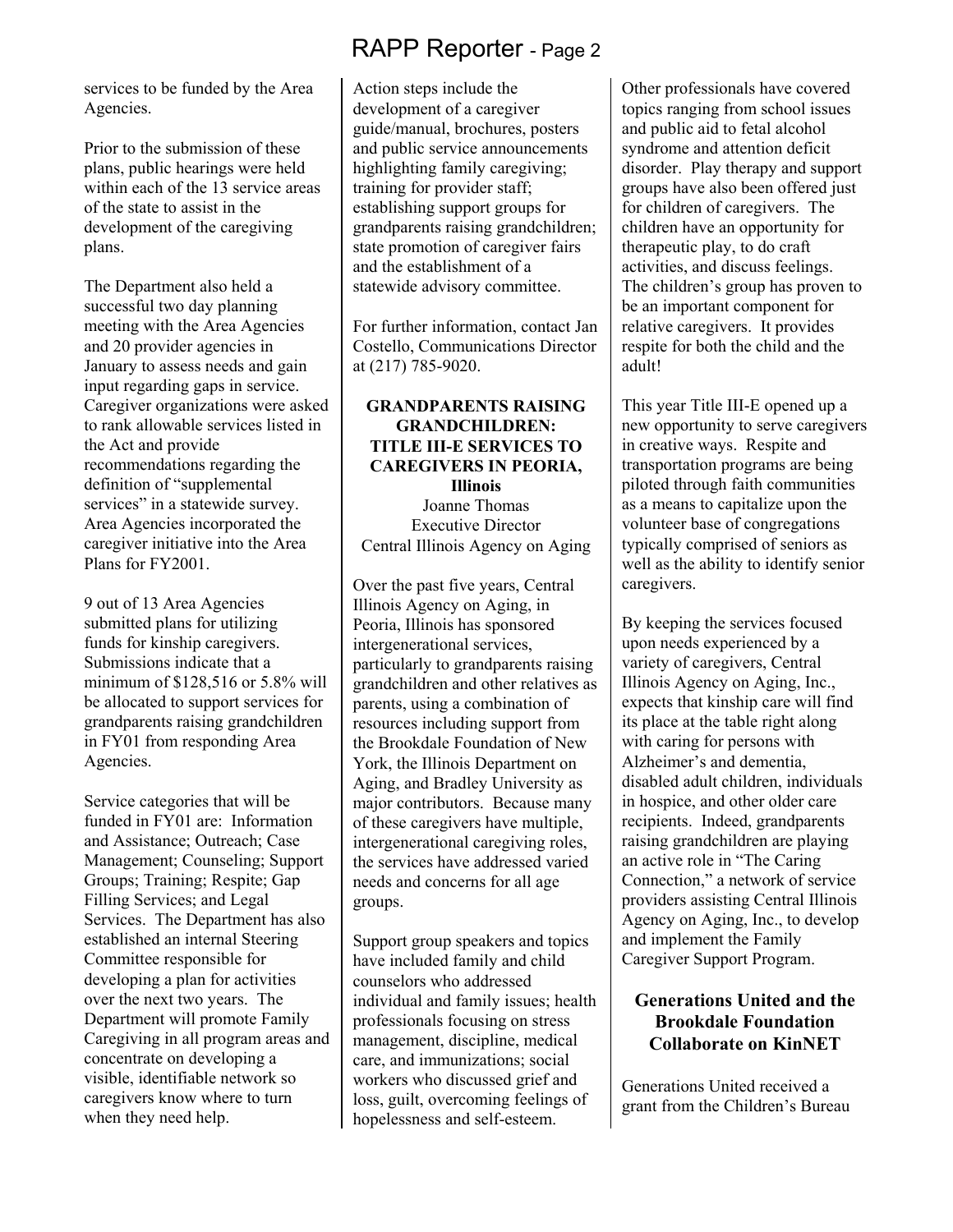of the U.S. Department of Health and Human Services to establish KinNET, a national network of support groups for relatives caring for kin in the formal foster care system. The format for KinNET's support groups is based on the Relatives As Parents Program, a network of support groups and services for relatives raising children *outside* the formal foster care system.

#### **KinNet Update**

 Donna M. Rawls KinNet Coordinator Generations United

Generations United (GU) is the national membership organization focused solely on promoting intergenerational strategies, programs, and public policies. Over a three-year period, twenty mini-grants of \$10,000 will be available to organizations to establish support groups. The first ten grants were awarded in February 2001. Request For Proposals (RFP) for the additional ten grants will be announced this fall.

KinNET represents a very unique opportunity as it marks the first time the federal government has offered a grant to establish such a network. GU is partnering with the Brookdale Foundation Group. This partnership maximizes the resources and services that are available to both networks.

For several years, GU has maintained a collaborative relationship with the Brookdale Foundation on other projects. Through this current collaboration, the format for KinNET's support groups is based on the structure of the RAPP network. KinNET also hosted its orientation and training, June 1-3, in conjunction with

# RAPP Reporter - Page 3

Brookdale's annual RAPP conference. In addition, one of KinNET's objectives is to reach kin caregivers through existing support groups. Through a survey, RAPP sites that have a majority of group participants involved in the formal system or who are at risk of entering into the formal foster care system were identified. From that process, 12 RAPP sites were invited and are currently participating in the KinNET project. These sites are not receiving any additional funding, however, they have access to all the technical assistance KinNET offers.

KinNET currently provides a variety of technical assistance to the network. GU now has a web page dedicated to KinNET, which includes a section available to the general public and a secured section available to network members only. The public section contains support group resources and a listing of the KinNET sites, in addition to other information. The secured section contains a chat room, which hosted its first expert chat on June 25. The chat featured Dr. Lenora Poe of the WestCoast Children's Center. Dr. Poe discussed and answered questions about the mental health needs of relative caregivers. The secured section also includes a bulletin board, where members can post information of interest to other members, and an on-line survey that that is part of KinNET's best practice study.

Many elements make this project unique, but one of the most exciting aspects is a best practice study. KinNET is fortunate enough to be working closely with a team of professors from Syracuse University who are evaluating the network of support groups and determining what would be suitable for replication. This study represents a monumental step in the field of kinship care, as there are currently no studies concerning support groups for relatives caring for kin in foster care. The evaluators have developed an online survey that asks members confidential information. The data collected from the survey, along with other information, will eventually be used to identify exemplary models suitable for replication.

For more information about KinNET, visit GU's website at http://www.gu.org or contact Donna Rawls, KinNET Coordinator, at  $drawls@gu.org$  or 202-638-1263.

## **The Tennessee Relative Caregiver Program**

The Tennessee Department of Children's Services [DCS] has developed an innovative approach to kinship care in the past year, which utilizes up to \$4 million of TANF funds over two years. Using the model of community collaboration and integrated services developed by the RAPP initiative and the Edgewood Center in California, DCS has contracted with three community-based agencies to provide services in 16 counties as part of a pilot project. The three agencies are Family and Children's Services in Nashville, the University of Tennessee Boling Center for Developmental Disabilities in Memphis, and the Upper Cumberland Development District in Cookeville.

The idea underlying the project include the recognition that, in order to develop stable and permanent placements for children and – in some cases – to prevent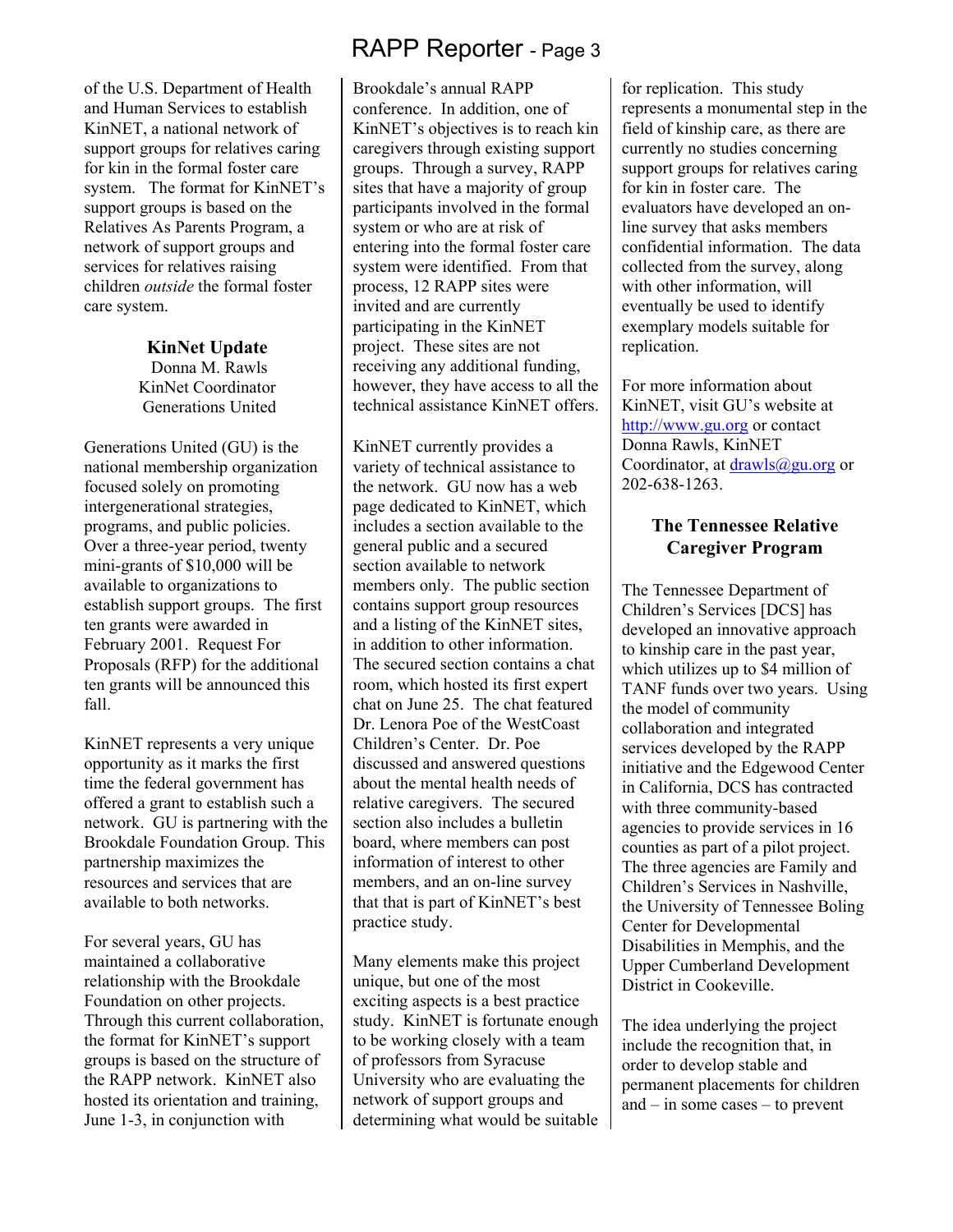children from entering the foster care system, the needs of the family, as a whole, must be met. This includes, but is not limited to, the provision of financial support for support groups for caregivers, therapeutic activity groups for children, recreational activities for relative caregivers and children, respite care, child care, family and individual counseling, education and training, information and referral, case management, meeting the "concrete" needs of the family (i.e., beds, clothing, school books), and mediation and family conferencing.

There are many factors that suggest that this holistic approach to services is advisable. One factor, for example, is the percentage of children with special needs. 23% of school-age children involved in Tennessee's Relative Caregiver Program are in special education. These children require extra attention to be successful, and their caregivers require support to offset the additional stresses they face.

The following is a list of priorities identified by caregivers (percentages indicate the number of caregivers who need these services either sometimes, often, very often, or always):

- 1. Money to buy necessities and pay bills 85.5%
- 2. Time to do fun things with the family 80.6%
- 3. Help getting furniture, clothes, toys 77.4%
- 4. Someone to talk to about the children 75.8%
- 5. Respite care 75.8%
- 6. Special services for children such as counseling, special education, and vocational training 66.1%

Clearly, caregivers rank financial assistance highly, but identify other important needs that must be met.

Because of legislative and regulatory restrictions and the time limit on the pilot project, DCS scaled back its plan to provide ongoing financial assistance to families and instead is offering financial aid for up to four months of the year. One advantage of this amended approach is that there is no specific ceiling on the amount of aid offered. However, the issue is expected to be reviewed at a "Summit" planned by DCS for the Fall of 2001, which will include professionals, agencies and relative caregivers from around the state.

The expected use of TANF funds in these and other states are helping to change the boundaries of what services can be provided through the use of these funds.

This package of services can address some of the emotional and developmental issues faced by families. In addition, as more families exit the formal foster care system, there may be community services available to help maintain their long-term stability.

For more information about the Tennessee RCP or to request a copy of the first implementation report, call Elizabeth Black, Director of the Relative Caregiver Program at (615) 532-5636.

# **The New York City Grandparent Resource Center**  Rolanda Pyle, Director

The New York City Department for the Aging explored the many issues faced by grandparents raising grandchildren in its first Mayoral Conference, "Grandparents Raising

Grandchildren" in September 1993. The Department's Grandparent Resource Center (GRC) was initiated soon after in 1994.

In the seven years since its inception, the Center has reached out to countless seniors who are raising grandchildren and who need services to help them succeed with this new role. Grandparents who call the Center's hotline speak to a resource specialist who helps them with issues such as financial entitlements, health benefits, legal referrals, respite services, emotional support and emergency assistance. The specialist also helps grandparents negotiate aging, child welfare, educational, legal and social service systems, as well as obtain targeted services for children who need counseling or have special needs. In order to make help more immediate, grandparents are always referred to community-based services.

The Center continuously updates resource and referral information for grandparent caregivers and offers a resource directory, which provides information on agencies with services tailored to grandparent families and a support group guide, which lists grandparent support groups throughout New York City.

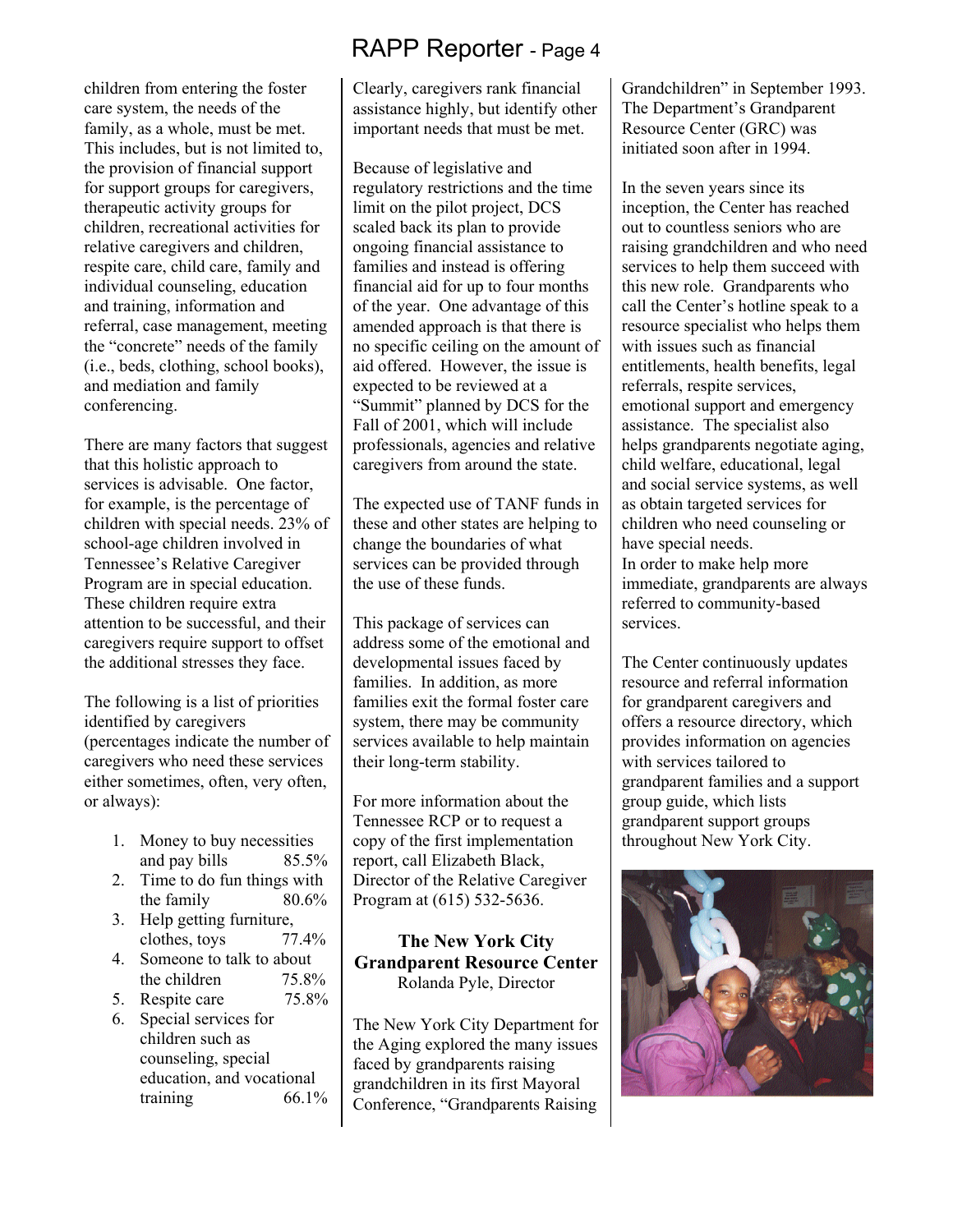The GRC has also implemented the following initiatives:

•Technical assistance to meet the needs of community-based agencies who seek direction and information about how to best serve grandparents. Hundreds of professionals have been trained over the last six years at a technical assistance workshop, "How to Start a Grandparent Support Group," a nuts and bolts training with topics such as selecting a meeting site, open versus closed membership meetings, how to publicize the group, self help, group dynamics, outreach techniques and keeping the group focused.

•A Grandparent Support Group Facilitator's Network, which meets bi-monthly and through which group leaders receive training and exchange ideas and information. Training has included such topics as group work skills, emotional needs of grandparents, legal entitlements and mutual self-help in support groups.

•A workshop curriculum for grandparent caregivers, which was formulated with the assistance and input of a very involved Grandparent Advisory Board. The curriculum, "Grandparent Raising Grandchildren: A Series of Workshops to Help You COPE," includes workshops on negotiating bureaucratic systems, child discipline and behavior issues, and coping with the biological parent.

•A second workshop curriculum, "Grandparents Raising Grandchildren: More Help for You and Your Family," which includes workshops on kinship foster care, staying healthy, transitions: grandchildren on their own or moving back with their biological

parents and relationships with family and friends.

• Grandparent Information Forums throughout the five New York City boroughs. These forums, hosted by community-based organizations (schools, daycare centers, medical centers, etc.) provide information on legal issues, entitlements, kinship foster care, health care and other relevant topics to caregivers.

•Coalitions of support groups in each borough to actively plan and conduct activities for grandparents and their families.

• Recreational activities including trips to the circus, summer picnics, baseball games, Off-Broadway plays, day cruises, and an annual holiday toy drive which last year



provided more than 500 toys and books for grandchildren during the Christmas season.

•Drafted legislation to convey to grandparents and other relative caregivers the authority to consent to medical services for grandchildren and to participate in school –based activities. This legislation is pending.

•Collaborations with the State University at Albany to examine the needs of grandparents caring for children with developmental disabilities and delays; with Fordham University and the Administration for Children's Services examining elder abuse in the homes of grandparent caregivers; and with the Beth Israel Hospital Center to provide on-site comprehensive medical care to grandparents and the children they are raising.

The GRC has sponsored three citywide conferences for grandparents and professionals and another conference, co-sponsored by the New York City KinCare Task Force, will be held on October 24, 2001 in New York City.

In 1997, the Center was the semifinalist for an "Innovations in American Government" Award, a program of the Ford Foundation and the John F. Kennedy School of Government at Harvard University.

Our goal of providing services to grandparents has expanded to include the provision of support services and training to support group facilitators. We look forward to additional collaborations in an effort to meet the needs of relative caregivers.

Resource Centers are an important trend for provision of services to relative caregivers. Up to ten percent of the funds under Title III-E of the National Family Caregiver Support Program can be used for support services to grandparent/ relative caregivers. One state, Michigan, requires each Area Agency on Aging to develop one Caregiver Resource Center as part of its plan.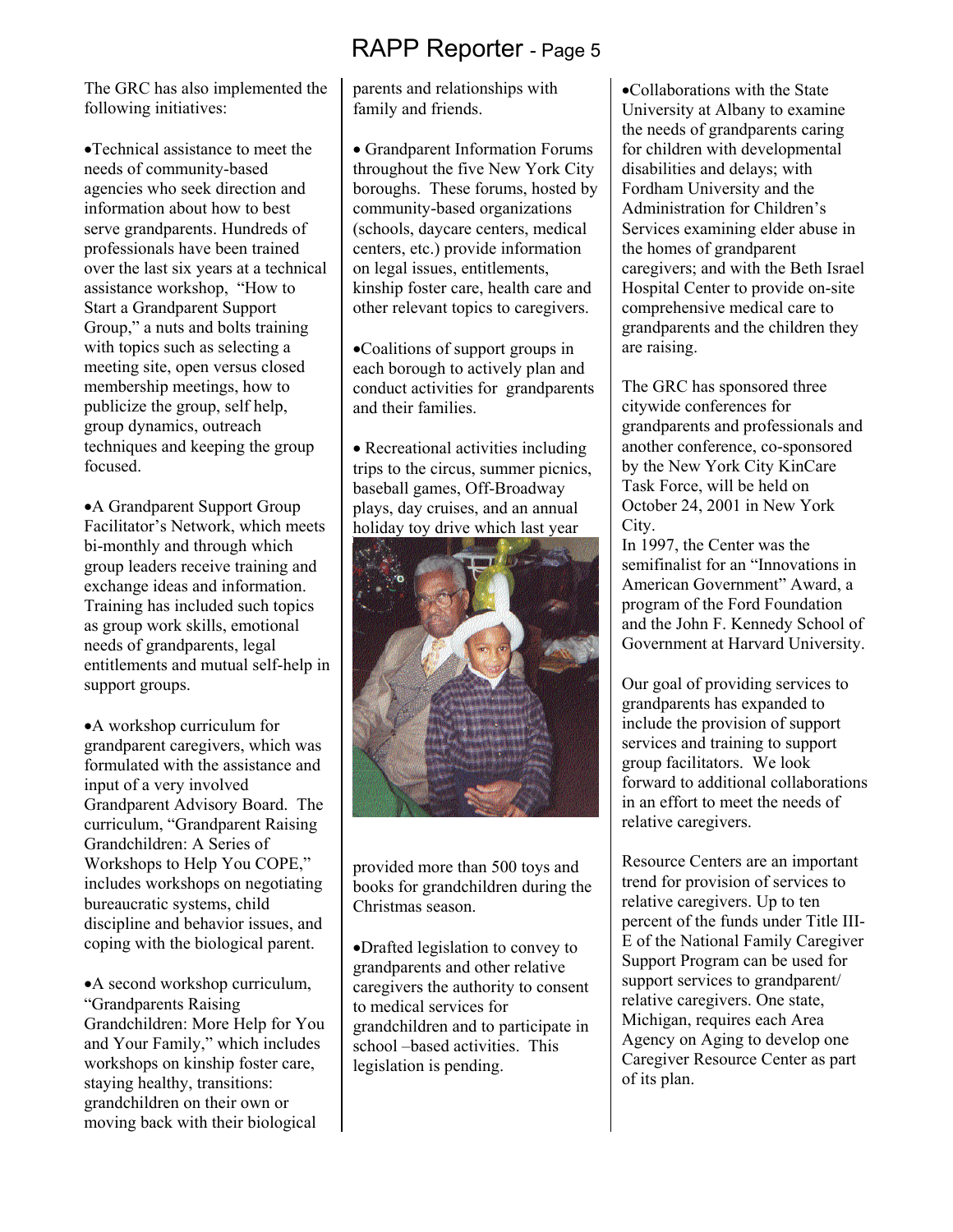For more information about the GRC's activities, contact Rolanda Pyle, New York City Department for the Aging, (212) 442-1094.

#### **Over 20 Percent Of Children In Kinship Care Face Multiple Social and Economic Risks**  Ariana Baseman Communications Associate Urban Institute

According to *"***Children Cared for by Relatives: Who Are They and How Are They Faring**?" a new report by The Urban Institute's *Assessing the New Federalism*  project, twenty-two percent of the children who live with relatives instead of their parents face multiple risks associated with poor outcomes for children.

"States are increasingly turning to relatives to care for abused and neglected children – in part because of the benefits of keeping a child connected to his or her family when a parent can no longer parent," explains study co-author and Urban Institute child welfare expert Rob Geen. "Child Welfare administrators should make sure kinship caregivers get what they need to care for these vulnerable kids—such as adequate training, access to benefits for which they are eligible and better support services."

Relatively few children in kinship care receive cash assistance, food stamps, and health insurance benefits, despite their eligibility. In 1996, only 28 percent of all kin children lived in families receiving Aid to Families with Dependent Children payments to which they were entitled. Twenty-nine percent of the children were uninsured at some point in 1997, even though all were eligible for Medicaid.

# RAPP Reporter - Page 6

Use of food stamps by kinship care families was comparable to the general population. Jennifer Ehrle, Rob Geen, and Rebecca Clark wrote the report, which provides the first estimate of the number of children living in three different types of non-parental relative or kinship care arrangements.

The report documents their exposure to risks associated with poor outcomes for children: living in a household with four or more children; or having a caretaker who is not married. Children who live in families with multiple risk factors may be more likely to experience emotional and school problems, according to previous research. The report also shows whether kinship caregivers receive benefits and services that could lessen the impact of some risk factors. The research is based on data from the 1997 National Survey of America's Families, a nationally representative household survey of people under age 65 that over samples the low-income population.

For a copy of **Children Cared for by Relatives: Who Are They and How Are They Faring***?*" contact Bonnie Nowak at bnowak@ui.urban.org or  $(202)$ 261-5850.

#### **More AARP Partnering Opportunities**  Margaret Hollidge

Director, AARP Grandparent Information Center

By the end of 2001, AARP will have offices in all 50 states, the District of Columbia, Puerto Rico, and the Virgin Islands. These offices will carry out AARP's work at the state level, and some of the larger states will have more than one office.

In 2001, thirty-eight states are involved in various AARP grandparent activities. Many state offices sponsored sites for the **Grandparents Raising Grandchildren Satellite Videoconference** in February of this year.

Some states will focus broadly on fun events celebrating the grandparent-grandchild relationship – a few examples include Baseball Day (Colorado), an elementaryschool essay contest (Hawaii and North Dakota), and special church services for Grandparents Day (South Dakota). Other states are working specifically on the issues facing grandparents raising grandchildren—among them an appreciation dinner (Missouri), a statewide celebration for grandparents raising grandchildren (Texas), a PBS television panel show (Utah), participation in a state task force (North Carolina), and helping to fund a statewide summit on kinship care (Tennessee).

Wherever your group is located, I encourage you to explore a relationship with your AARP state office. Collaboration and partnership among groups with an interest in grandparents could bring about positive changes for grandparents raising grandchildren in your state.

To find your AARP state office, check our Website at: www.aarp.org/statepages or look in your telephone book.

# **Exciting Work by Cooperative State Extension Services**

Cooperative Extensions are increasingly becoming leaders in the provision of education and other services to relative caregiver families on both a national, state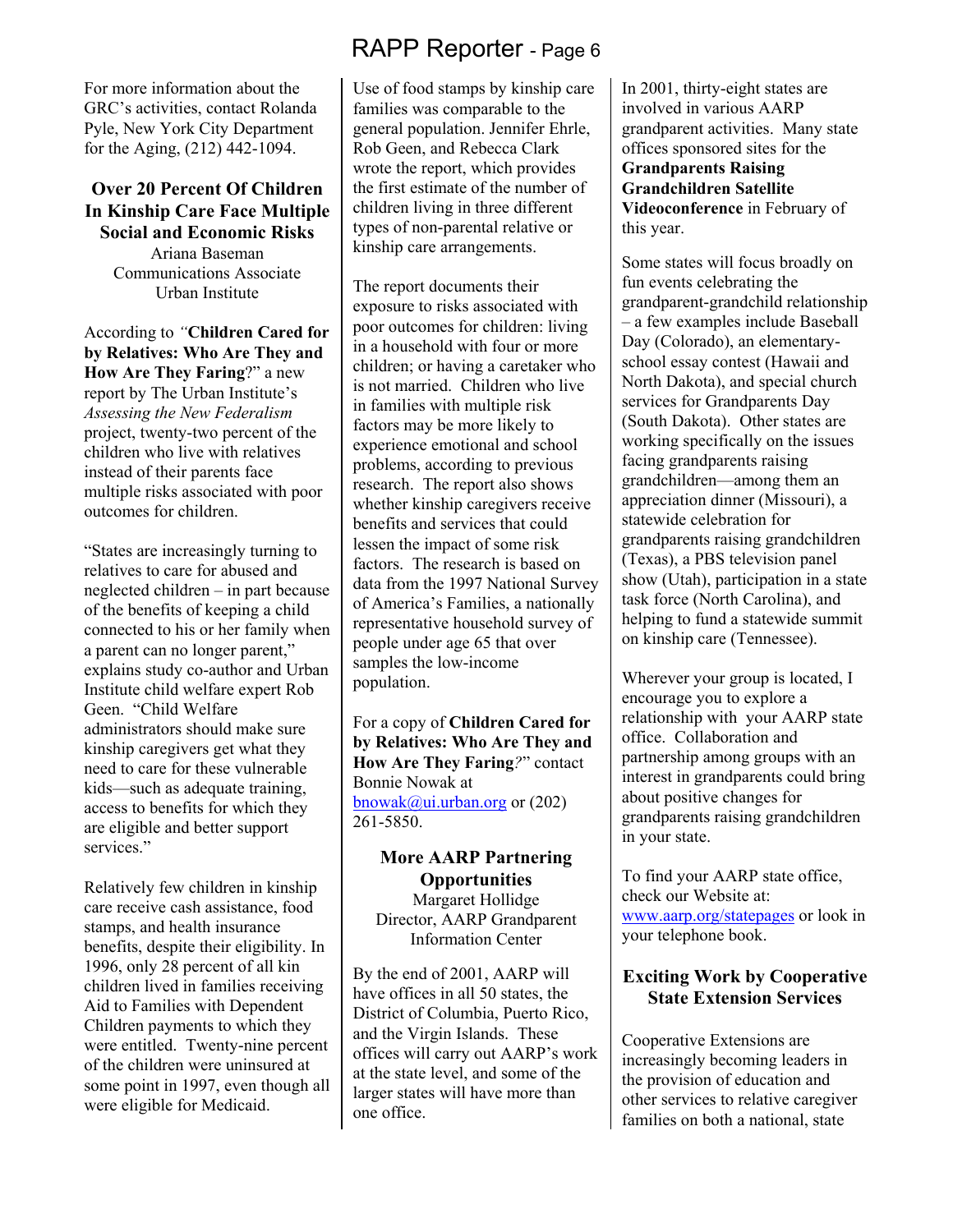and local level. State personnel and local staff specialize in providing specific services in the areas of Human Development, Financial Management, Nutrition Education, Food Safety, Housing and Aging.

Various initiatives have been developed by Cooperative Extensions across the nation to meet the needs of relative caregivers. The services provided range from collaborations/ partnerships that help communities address state and local needs; program development; the establishment and facilitation of support groups; involvement in and access to research findings; publishing newsletters, pamphlets and creating web sites; providing parenting skills classes; development and publication of resource guides and educational programs; development of curricula which focus on the needs of grandparent and relative caregivers, and participation and sponsorship of national conferences.

The articles that follow highlight how Cooperative Extensions have collaborated with other RAPPs in an effort to address the needs of caregivers. RAPPs can benefit from mutually beneficial collaborations with the Cooperative Extensions in their areas on both the state and local levels.

#### **The Purdue University Cooperative Extension Service and the Indiana Bureau of Aging and In-Home Services**  Dena Targ Human Development Specialist

Purdue Cooperative Extension

The Indiana Bureau of Aging and In-Home Services and the Purdue University Cooperative Extension

# RAPP Reporter - Page 7

Service have been partners in a variety of ways to strengthen the information and support available to relatives acting as parents since the awarding of a State RAPP grant. Highlights are:

The 1999 and 2000 Indiana Governor's Conferences on Aging and In-Home Services each included a one-day, four-session track on relatives as parents. Purdue Extension and the Indiana Bureau of Aging and In-Home Services coordinated these tracks. The programs provided information to professionals, grandparents and other interested individuals. They included an overview of the issues, voices of relatives, answers to legal, financial and policy questions, suggestions for coping with stress, grief and depression, important aspects of support groups, and ways in which Indiana is addressing the issue.

The most recent initiative are the RAPP Workshops, which were initiated for State Employee Relative Caregivers on May 16, 2001. The lunchtime workshops were sponsored by the Indiana Family Social Services Administration, the Bureau of Aging and In-Home Services and the Purdue Extension and were Workshops were facilitated by Purdue Extension staff. Promotion included an article in the State Employee Newsletter, e-mail messages to employees, an announcement on the state website, as well as posters and flyers in the Indiana Government Complex. Most attendees work in downtown Indianapolis where the workshops were held.

Attendees asked that the workshops be continued. Due to that interest, a six-part Relative As Parents Workshop

Series for State Employee Relative Caregivers has been scheduled for 2001-2002. The format will include a 45-minute presentation followed by questions, answers and discussion.

For more information about what the Purdue Extension offers, contact Dena Targ, at (765) 494- 2937or visit their website at: http://www.reeusda.gov/1700/statepart ners/usa.htm

For information about what Extension offers in a particular state, click on the map of the United States.

# **Virginia Department for the Aging Works with Virginia Cooperative Extension Service on the Brookdale RAPP Grant**

Ellen Nau, RAPP Coordinator Virginia Department for the Aging

The Virginia Department for the Aging developed a partnership with the Virginia Cooperative Extension (VCE) when the Department applied for a Brookdale grant to establish a 2001 Kinship Care Initiative in Virginia. VCE is a cooperative service of Virginia Polytechnic Institute and State University (Virginia Tech) and Virginia State University. It is part of the National Cooperative State Research Education and Extension Service under the United States Department of Agriculture.

As a partner with the Virginia Department for the Aging, VCE agreed to conduct workshops on kinship care. Two local extension service sites wanted to develop grandparent support groups. This initiative has developed into an expanded and active working relationship on kinship care issues between the Virginia Department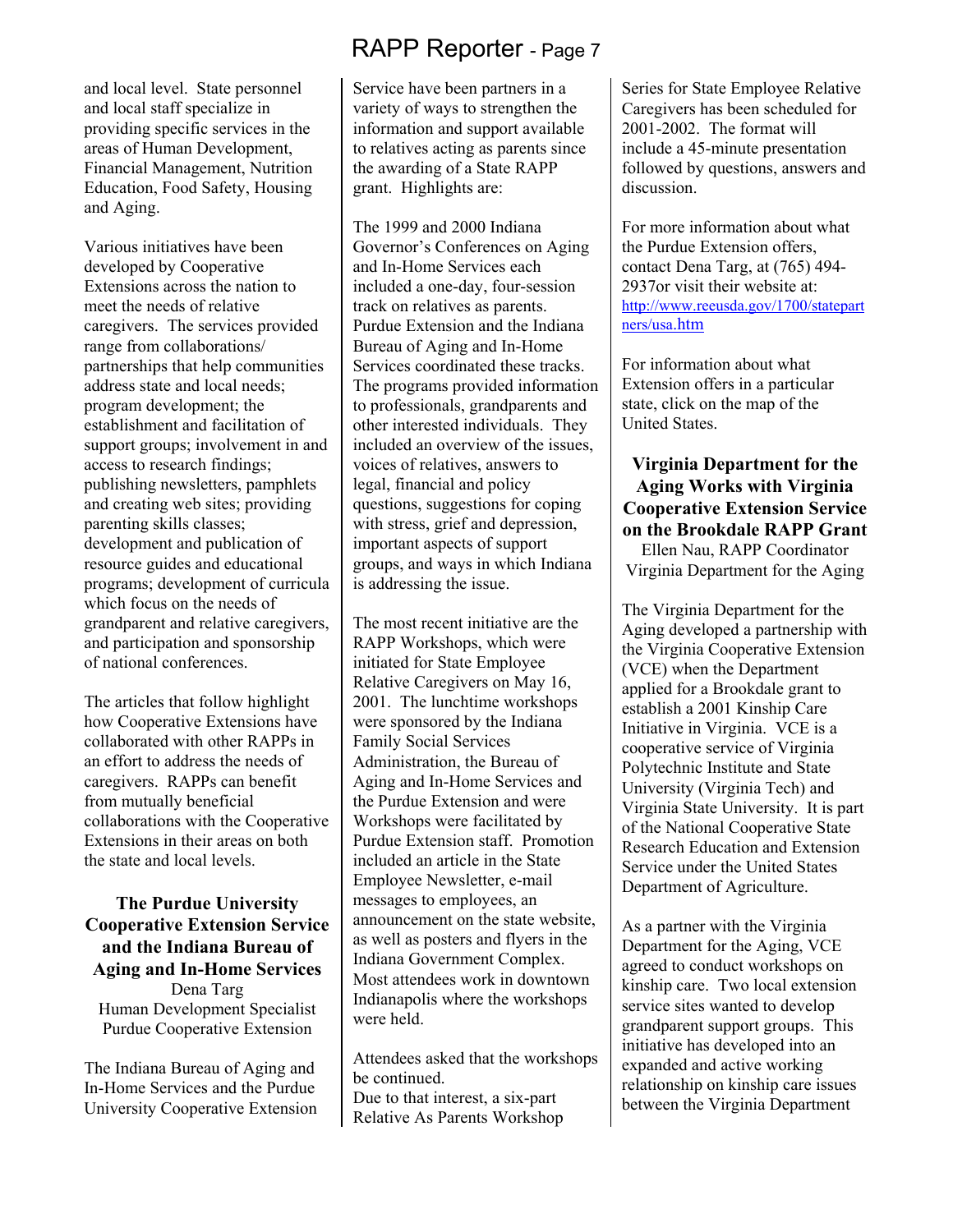on Aging and the Virginia Cooperative Extension.

VCE established support groups in two of its local offices utilizing funds that the Virginia Department on Aging received under the Relatives As Parents Program grant. They conducted workshops on kinship care issues throughout Virginia. Virginia Department for the Aging staff attended a satellite conference, *Families – Virginia's First Industry*, sponsored by the Extension Service. Extension members are vital members of the Kinship Care Statewide Task Force and Information Network established by the Virginia Department for the Aging. A professor from Virginia Tech will be lending her expertise to a panel on kinship care at the Governor's Conference on Aging to be held in October, 2001.

Long involved in family support services, Virginia Cooperative Extension developed a curriculum entitled **Grandparents Raising Grandchildren: Rights and Responsibilities** that was made available to the Kinship Care Initiative. In turn, Virginia's Department on Aging recently revised **Grandparents Raising Grandchildren, A Resource Guide**, which will be available for use by the Virginia Cooperative Extension and communities across the state.

The Virginia Department for the Aging will continue their collaborative efforts with the Virginia Cooperative Extension, a mutually beneficial partnership in dealing with kinship care issues.

For additional information, contact Ellen Nau, (804) 662-9340

## **Cooperative Extensions Educate and Serve Relative Caregiver Families**

For the past several years, the Cornell Cooperative Extension system in New York State has assisted grandparent and relative caregivers in various counties around New York State and conducted specific programs for relative caregivers. Three Cornell Cooperative Extension Counties - Broome, Orange and Ontario – are involved in the development and pilot of a new six workshop series authored by retired Senior Extension Associate, Jennifer Birckmayer, of the Department of Human Development at Cornell University College of Human Ecology. The manual, *"***Parenting The Second Time Around***,"* is designed for people who wish to lead workshops for grandparents and other relative caregivers who are in a parenting role with their grandchildren. It contains outlines for six workshops, handouts and supplementary materials for support group leaders. Each workshop is estimated to take an hour and a half. The manual is targeted for publication and distribution in the spring 2002.

# **Cooperative Extension of Orange**

**County** continues to collaborate with a number of local agencies and schools to offer four support groups (two with youth programs), most of who meet on a monthly basis. A summer picnic and winter holiday party is held each year for all RAPP families, along with other special events in collaboration with the Orange County Office for the Aging, Big Brothers and Big Sisters of Orange County, Crystal Run Village, Adult Daycare Service, Orange County Community College, the MonroeWoodbury School District and the Dispute Resolution Center. The *"***Relatives as Parent Program Guide to Supportive Services**" was developed in Orange County and is available for free to any relative caregiver family

**The Cooperative Extension of Broome County** also has a support group and have written a curriculum on grandparents raising grandchildren with developmental disabilities.

**The Cooperative Extension of Ontario County** has assisted grandparent/ relative caregivers since 1991 and Ontario's group, *Second Time Around Parents,* will celebrate its tenth year this fall.

For more information about the Cornell Cooperative Extensions mentioned above, please contact Isabelle D. Jensen – Ontario County, (716) 394-3977, Denyse Altman Variano - Orange County and Jan Dennis Cohen, Broome County at (607)772-8953, ext. 122.

**The National Satellite Program Grandparents Raising Grandchildren: Legal and Policy Issues – An Update** 

The national satellite program, Grandparents Raising Grandchildren: Legal and Policy Issues, sponsored by Cooperative Extension Services, took place on February 27, 2001 and was viewed at 251 sites in 45 states, one in Washington, D.C., and one site in Canada by over 3,100 individuals.

Evaluation data collected shows the following: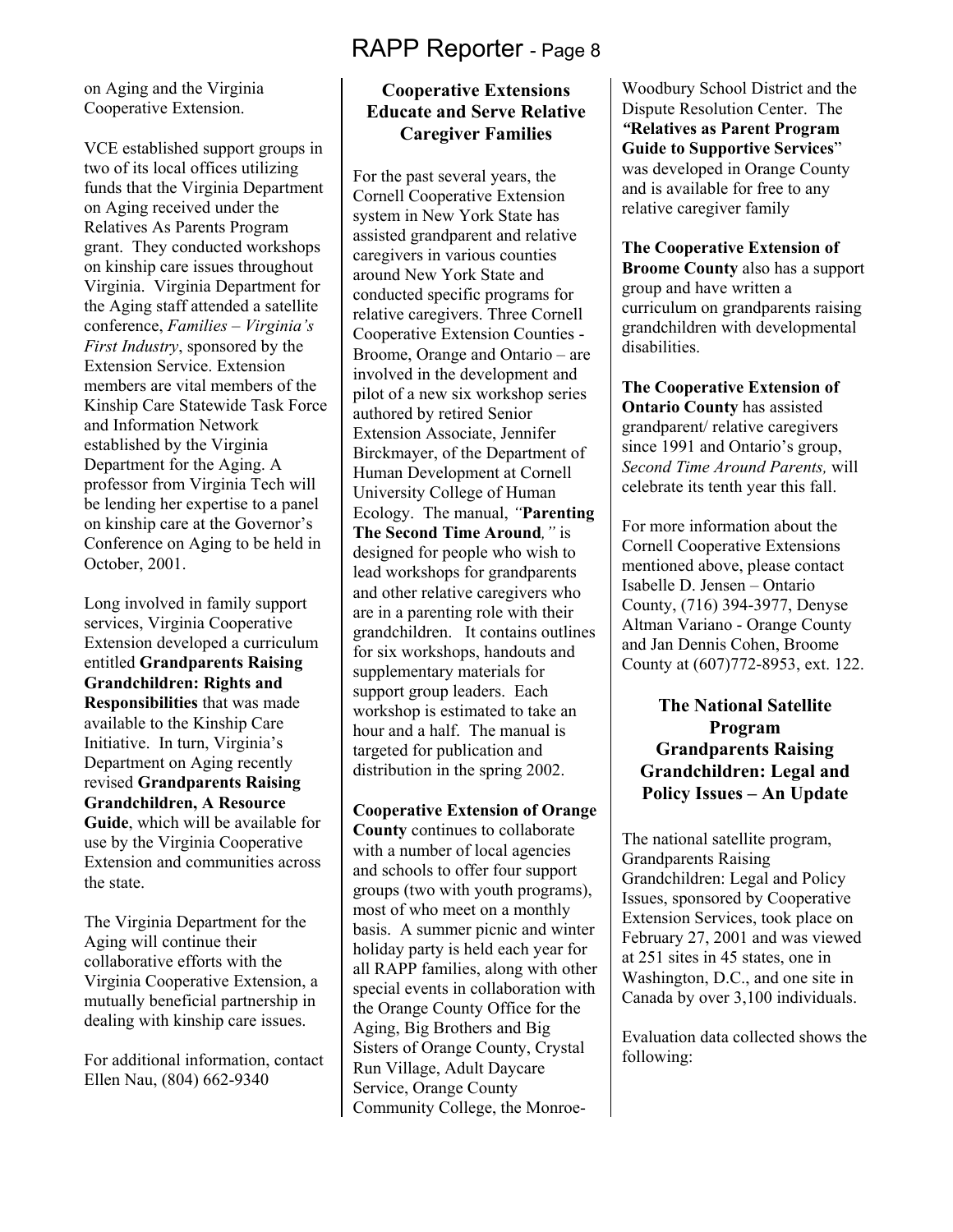•91% of the 2,203 participants rated the program as excellent or good;

• 94% of the participants reported that they planned to use the information from the program;

•69% said they would access the resources introduced at the program;

•44% said that they would explore how their organizations can help bring about needed changes in state laws and public policies; and

•75% of the participants reported an increased understanding of how laws and public policies impact caregivers and their awareness of state and local policies/programs that can be developed to assist relatives.

Several site facilitators have shared examples of how they are working with others in their states or communities to change local and state policies and laws. Some states have reported that new legislation or policies are being introduced and, in some instances, passed.

Future plans include summarizing the pages of comments from participant evaluations and sharing the impact of the satellite program with others.

 In addition, conference sponsors are still working on providing answers to the questions received during the program and plan to have them on the website soon.

A follow-up evaluation will also be sent to participants to learn how they have used the information from the satellite program.

Evaluation data from the satellite program can be found at: http:// www1uwex.edu/ccs/llp/grg/ evaluate/reports/nationalimpact.

If your agency sponsored a site and you would like to share your success stories or if you would like more information on the conference, contact Mary Brintnall-Peterson at (608) 262-8083 or Dena Targ at (765) 494-2937, National Co-Chairs.

## **2001 RAPP GROUPS**

The following programs were the recipients of Brookdale's Local and State Relatives as Parents Program (RAPP) seed grants for  $2001 -$ 

# **LOCAL PROGRAMS:**

- Lowry Family Center, Denver CO
- •Waianae Coast Comprehensive Health Center, Waianae, Hawaii
- •Family Service Agency, Cedar Rapids, Iowa
- •Muscatine Community Y, Muscatine, Iowa
- •The Extra Mile, Region IV, Inc. Lafayette, Louisiana
- •Jackson County Department on Aging, Michigan
- •Petal Association for Families Petal, Mississippi
- •Families First of Greater Seacoast Portsmouth, New Hampshire
- •Boys and Girls Harbor, Inc. New York, NY
- •Chisholm Trail Retired and Senior Volunteer Program, Inc. Denton, Texas
- •Area Agency on Aging of Tarrant County Fort Worth, Texas
- •Family Services of Roanoke Valley, Roanoke Virginia
- •Catholic Charities of Hampton Roads, Inc., Virginia Beach, VA

•University of Wisconsin - Milwaukee, Wisconsin

## **STATE PROGRAMS:**

•Kansas Department on Aging

- •Tennessee Department of Children's Services
- •Wyoming Department of Family Services

For a full list of RAPP grantees, contact the Brookdale Foundation.

### **FUNDING ALERT**

The Brookdale Foundation will initiate another round of its Local and State Relatives as Parents Program [RAPP] seed grant funding initiative with the announcement of the 2001 Request for Proposals (RFP).

Recipients of this newsletter will automatically be sent an announcement of the RFP. Other organizations that would like to be added to our mailing list should send a request, on Agency letterhead, to the Brookdale Foundation Office if they want to be notified of the publication of the RFP on agency letterhead.

**The RFP application and guidelines will be available for downloading from the Foundation's Web Site at: http://www.ewol.com/Brookdale in October, 2001.** 

# **NEW RESOURCES**

The **University of Illinois Extension Family Life Team** has developed a series of brochures for grandparents raising grandchildren:

*Time For You Is Important; When a Child Has Experienced Neglect or Abuse;*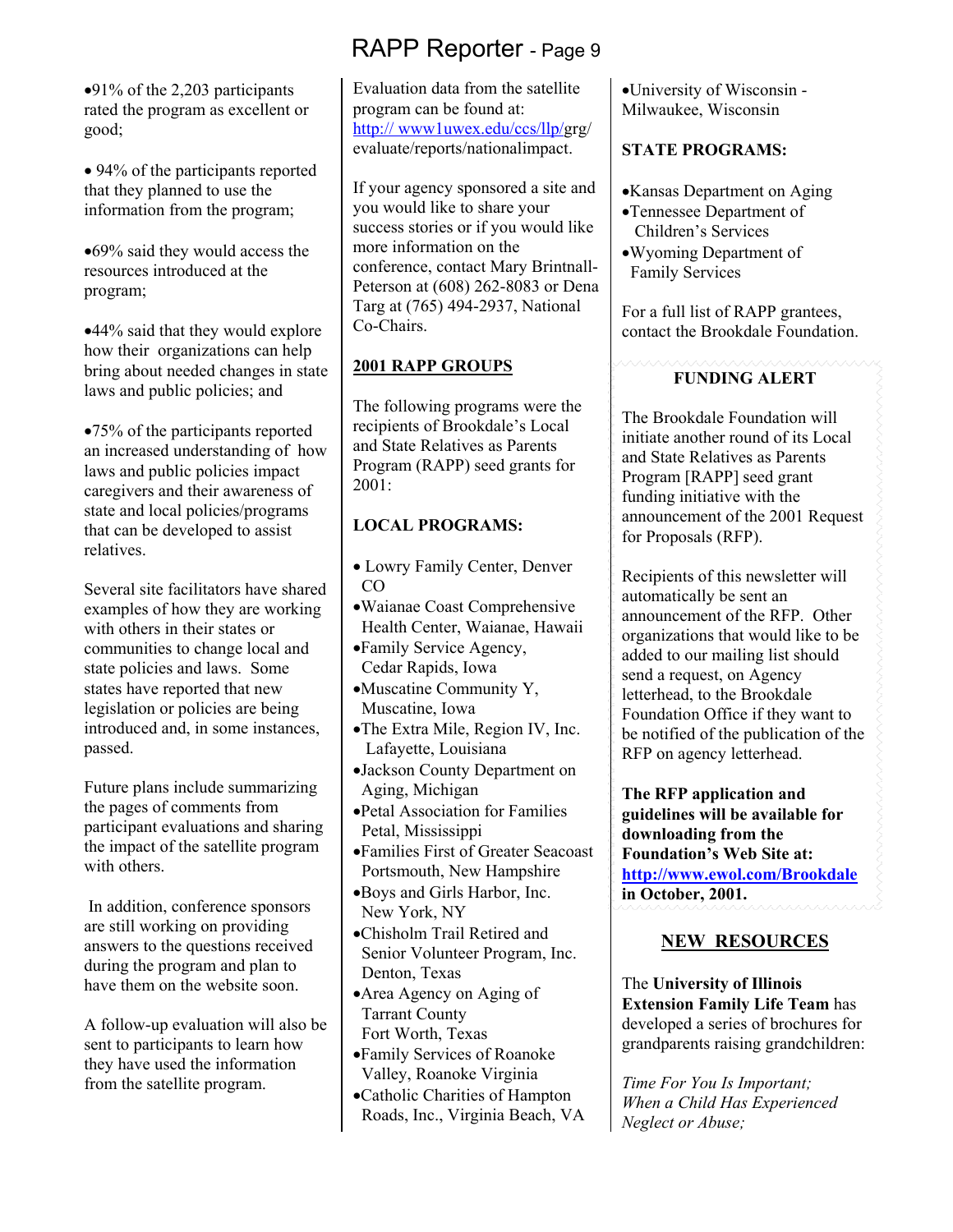*Communication is Important; Helping Your Grandchildren Do Well In School; and Chi*ld Care Issues

The set of six brochures is available for \$2 per set plus shipping and handling and can be ordered by calling 1-(800) 345-6987. Individual brochures are available in packets of 25 for \$8 per packet plus shipping and handling. **The brochures are also available in Spanish.** 

#### **AARP RESOURCES**

**The Effect of State TANF Choices on Grandparent-Headed Households**, by Faith Mullen and Monique Einhorn is available from AARP. This excellent resource discusses TANF time limits, work requirements and child support enforcement rules that affect grandparent –headed households. Contact AARP, 601 E Street, N.W., Washington, DC 20049, (202) 434- 2296 or www.aarp.org

AARP's Grief and Loss Programs offer a number of services for those who have lost a parent, a sibling, an adult child, a friend or co-worker or for those who have been recently widowed. Services include interactive, online support groups, a web site and other activities as well as the following publications:  **Understanding the Grief Process** 

(D16832); **Coping with Celebration Days** 

(D16830),

These online services are found at www.aarp.org/griefandloss.

The Grandparent Information Center of AARP has a new website specifically for grandparents which has all of AARP's resources for grandparents in one place. This

website can be found at www.aarp.org/grandparents.

## **GENERATIONS UNITED**

**Best Practices Report to the Center for Mental Health Services: Behavioral Health Models for Relative Caregivers and the Children They Raise**, edited by Maggie Troope, Project Coordinator, Grandparents and Other Relatives Raising Children. is now available from Generations United and can be downloaded free of charge or, for a small fee, call for a copy at (202) 638-1263.

Three fact sheets on grandparents and other relative caregivers are available free of charge from Generations United. The first is on general demographics, statistics and background; the second is on access to education and the third is on Subsidized Guardianships. All can be accessed at

www.gu.org/factsheets.htm or call Generations United at: (202) 638-1263.

"**Generations United Public Policy Agenda for the 107th Congress**" is available for a small fee or can be accessed from the Generations United website at: www.gu.org

**"Intergenerational Aspects of the Older Americans Act***"* is a fact sheet that includes information on the National Family Caregiver Support Act. It is available online at www.gu.org/factsheets.htm or can be mailed, free of charge, upon request.

Many of Generations United resources are free of charge, but call for ordering information, (202) 638-1263.

The following two charts are available from AARP or Generations United:

"**In the Best Interest of the Child/ Caregiving: State Laws and Regulations Affecting Grandparent and Other Relative-Headed Families***" and*  **"In the Best Interest of the Child: State Laws and Regulations Affecting Grandparent Visitation***."* 

Both are available from AARP, www.aarp.org , (202) 434-2296 or Generations United, www.gu.org, (202) 638-1263 at no charge.

**The Cost of Protecting Vulnerable Children II: What Has Changed since 1996?** by Roscana Bess, Jacob Leos-Urbel and Rob Geen, available from the Urban Institute; **and Welfare Reform's Effect on Child Welfare Case Loads**, by Rob Geen, Lynn Fender and Jacob Leos-Urbel of the Urban Institute and Teresa Markowitz, of On the Mark, Inc. are available from the Urban Institute. Contact Ariana Baseman, Communications Associate, (202) 261-5410 or Abaseman@ui.urban.org

**Standby Guardian Laws: A Guide for Legislators, Lawyers, and Child Welfare Professionals**, by J. Larson. Published in 2000 and available from the ABA Center for Children and the Law,  $740 \, 15^{th}$ Street, N.W., DC 20005; (202) 662-1746, for \$10. This guide describes, compares and analyzes the standby guardianship laws in 18 states. Useful for those states that do not have standby guardianship laws and may be considering them. This publication and two others (a guide and training curriculum for social workers) can also be downloaded free of charge from the